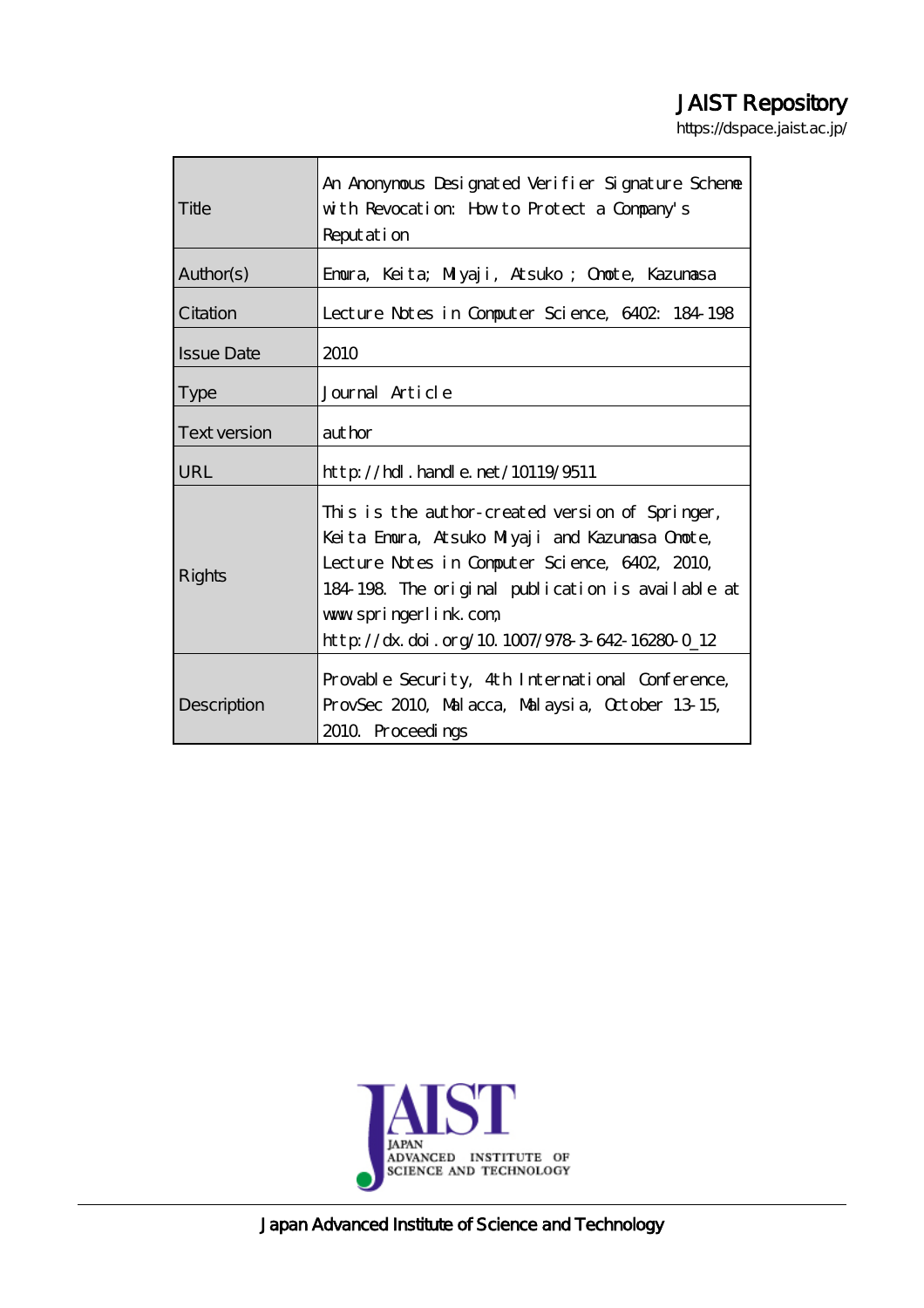## **An Anonymous Designated Verifier Signature Scheme with Revocation: How to Protect a Company's Reputation**

Keita Emura<sup>1</sup>, Atsuko Miyaji<sup>2</sup>, and Kazumasa Omote<sup>2</sup>

<sup>1</sup> Center for Highly Dependable Embedded Systems Technology <sup>2</sup> School of Information Science Japan Advanced Institute of Science and Technology, 1-1, Asahidai, Nomi, Ishikawa, 923-1292, Japan *{*k-emura, miyaji, omote*}*@jaist.ac.jp

Abstract. There are many cryptographic schemes with anonymity, such as group signatures. As one important property, anonymity revocation has been introduced. In such schemes, the fact of *whether a signer's rights have been revoked or not* is important additional information. For example, if a third party knows that there are many revoked members in a company, then the company's reputation may be damaged in many ways. People may think that *there might be many problematic employees (who have bad behavior-s) in this company*, *there might be many people who have quit, i.e., the labor environment may not be good*, and so on. To avoid such harmful rumors, in this paper, we propose an Anonymous Designated Verifier Signature (ADVS) scheme with revocation. In ADVS, a designated verifier can only verify a signature anonymously, and a third party cannot identify whether the rights of the signer have been revoked or not. We show two security-enhanced schemes as applications of our scheme: a biometric-based remote authentication scheme, and an identity management scheme.

## **1 Introduction**

**Back Ground**: There are many cryptographic schemes with anonymity, such as group signatures [6]. Anonymous schemes are useful to protect a signer's privacy, and therefore many applications of group signature have been proposed such as the BCPZ (Bringer, Chabanne, Pointcheval, and Zimmer) biometricbased authentication scheme [5], the IMSTY (Isshiki, Mori, Sako, Teranishi, and Yonezawa) identity management scheme [11], and so on. As one important property, anonymity revocation has been introduced [3, 4, 15, 17, 18]. In these revocable group signature schemes, revocation check can be executed by *any entity*. Actually, the fact of *whether a signer's rights have been revoked or not* is important additional information. Let a signatory group of a group signature scheme be a company. If a third party knows that there are many revoked members in this company, then the company's reputation may be damaged in many ways. For example, someone may think that: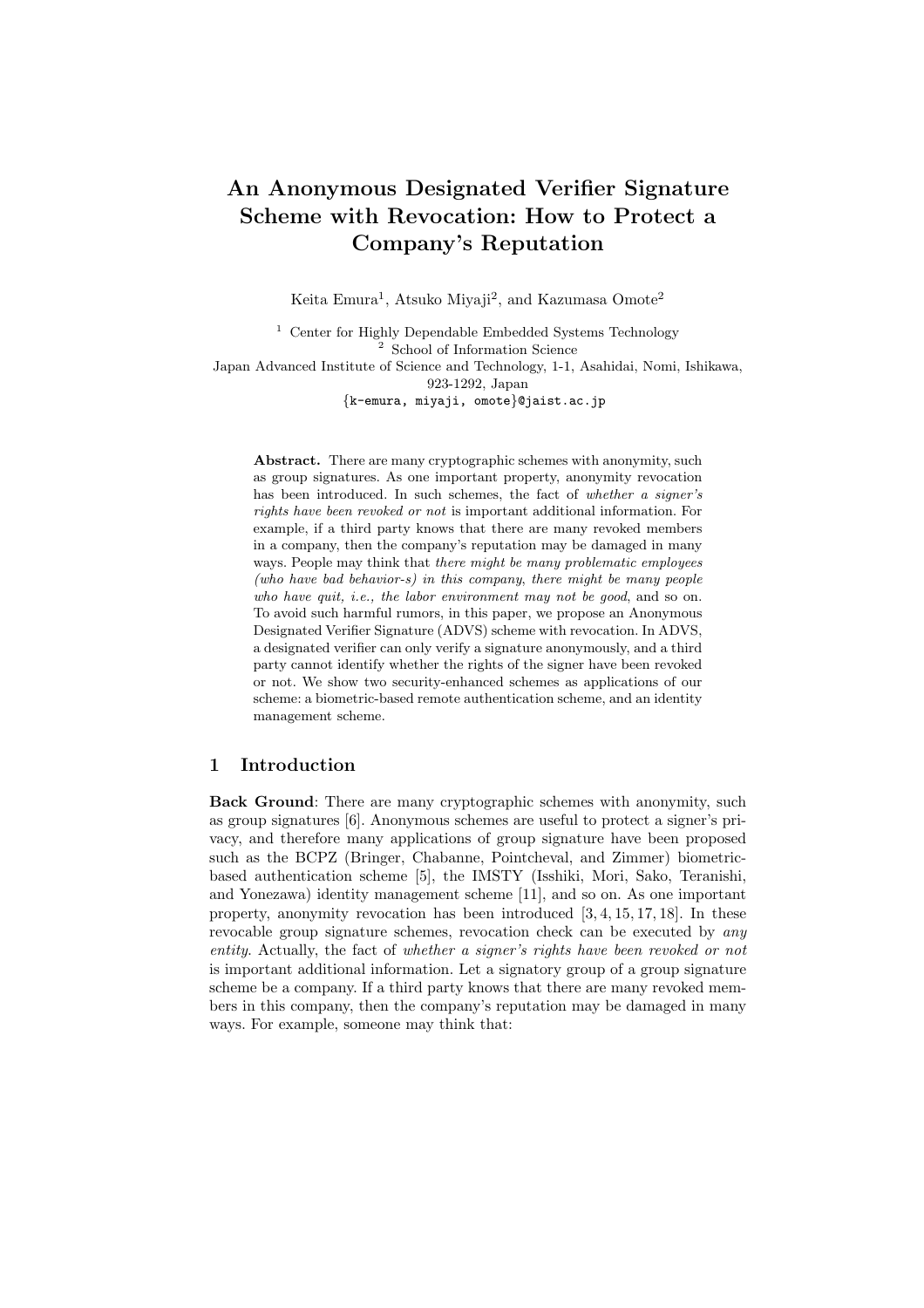- There might be many problematic employees (who have bad behavior) in this company.
- There might be many people who have quit, i.e., the labor environment may not be good.

In addition, there are possibilities of user privacy exposure, for example:

– If the third party knows an employee who left the company three days ago, and also knows a signer was revoked three days ago, then the signer may be this employee.

Actually, the third party can detect whether a signer was revoked or not by checking whether a value was added to a revocation list *RL* or not. In this example, the third party can link signatures made by this employee who has left by executing the revocation check, even if a group signature scheme with backward unlinkability (such as  $[15, 18]$ ) is used<sup>3</sup>. This scenario can occur, since (revocable) group signatures are applied in many applications. As a solution for protecting against damage caused by rumors, we consider to apply a cryptographic primitive with a property that a third party cannot check whether a signer's rights have already been revoked or not. Someone may think that group signature schemes with Verifier-Local Revocation (VLR) [4, 15, 18] can be applied for this purpose. By hiding a revocation list  $RL$  from the third party<sup>4</sup>, the third party can be prevented from executing the revocation check. However, there is a problem in this scenario: a revoked user can make a *valid group signature* which is verified by the third party, since the third party can verify the validity of this signature by using a group public key *gpk* only (*RL* is used for the revocation check only). Therefore, VLR group signature schemes are not useful in protecting the company's reputation. This suggests that it is not enough to restrict the revocation check. As another solution for protecting against damage caused by rumors, we need to apply a cryptographic primitive with properties that not only the third party cannot check whether a signer's rights have already been revoked or not, but also the third party cannot check whether a signature is valid or not. As a candidate for this purpose, Designated Verifier Signature (DVS) [7, 10, 13, 14, 16, 20–22] is nominated, since a signer can indicate a designated verifier. Especially, strong DVS has been proposed [13, 14] which enables protection of the signer's anonymity from a third party. However, in the verification phase of strong DVS, a designated verifier verifies a signature with *the public key of a signer* and the secret key of the designated verifier. This means that these schemes do not provide the signer anonymity from the designated verifier, and this is a difference between DVS and group signatures. In addition, DVS does not have the revocation property. To sum up, no previous group signature and DVS schemes can be applied to protect the company's reputation.

<sup>&</sup>lt;sup>3</sup> Note that backward unlinkability means that even after a signer's rights are revoked, signatures made by the signer before the revocation remain anonymous.

<sup>&</sup>lt;sup>4</sup> In VLR schemes, a verifier verifies a group signature by using a group public key *gpk*, and checks whether the rights of the signer have been revoked or not by using *RL*. A signer does not have to obtain *RL* to sign.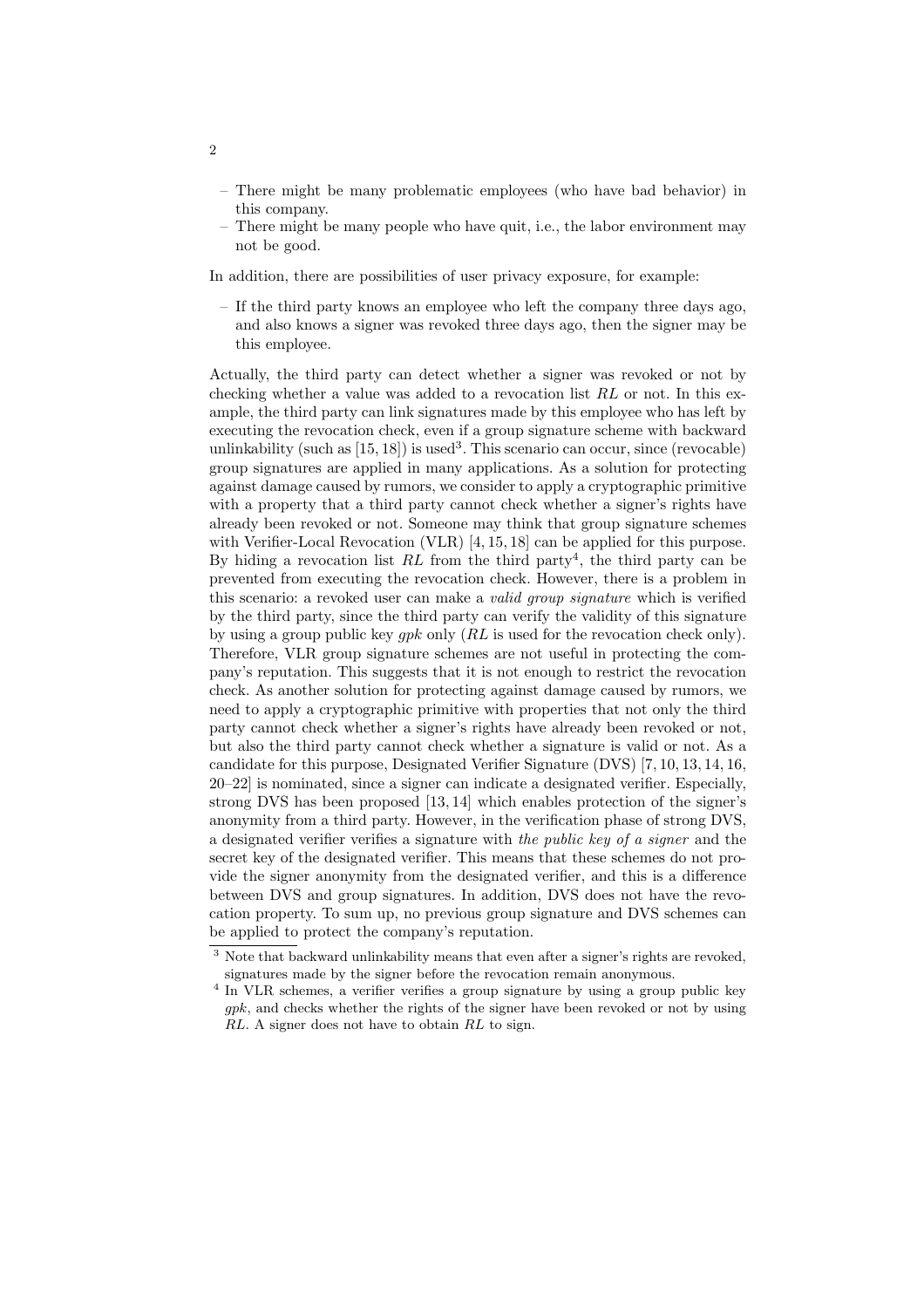**Our Contribution**: In this paper, by applying the designated verification property of DVS, we propose a way to protect the company's reputation. By indicating a designated verifier, (1) a third party cannot check whether a signature is valid or not, and (2) the third party cannot check whether a signer's rights have already been revoked or not, and (3) no entity (except the opening manager OM, which is defined later) can determine who a signer is. We call this signature primitive Anonymous Designated Verifier Signature (ADVS) scheme with revocation. We compare these functions with other primitives in Table 1.

|                                                | Signer        | Designated             | Designated                              |
|------------------------------------------------|---------------|------------------------|-----------------------------------------|
|                                                |               |                        | Anonymity Verification Revocation Check |
| <b>DVS</b> [12]                                | $\mathbf{n}$  | yes                    | $\mathbf{n}\mathbf{o}$                  |
| Strong DVS $[1\overline{3,14}]$                | ${\rm yes}^*$ | yes                    | $\mathbf{n}$                            |
| Revocable Group Signature $[3, 4, 15, 17, 18]$ | yes           | $\mathbf{n}\mathbf{o}$ | $\mathbf{n}\mathbf{o}$                  |
| Our ADVS                                       | yes           | yes                    | yes                                     |

**Table 1. Function Comparisons**

*∗* From a third party only

The property (1) is the same concept as in DVS schemes. The property (2) is a difference between revocable group signatures and our scheme. As a difference between strong DVS and our signer-anonymous DVS scheme, our scheme protects the signer anonymity from the designated verifier (property (3)). We provide formal definitions of ADVS, and prove our scheme along with these definitions. Our ADVS scheme can be applied to *protecting company's reputation* scenario.

**Related works**: The concept of designated verifier proof was introduced in Jakobsson, Sako, and Impagliazzo [12] (called JSI scheme), where a specific designated verifier can only verify the validity of proofs made by a prover's secret key and a verifier's public key. In the JSI scheme, although any entity can verify the validity of a proof, this entity cannot distinguish whether the proof was made by a prover or not. The designated verifier can make the same proof, and only the prover and the designated verifier know who is the actual prover. The JSI scheme uses the *or proof technique* [8], namely, the actual signer knows the secret key of the signer *or* the secret key of the designated verifier. A DVS signature can be achieved [7] by using the ring signature scheme with a two-person group (namely, members are the signer and the designated verifier only). From the viewpoint of a third party, nobody knows who the actual signer is, although the third party can verify the signature. There are DVS schemes such that the validity of a signature can only be verified by a designated verifier by using his/her secret key (e.g., [10, 13, 22]). In these schemes, a third party cannot verify the validity of a signature. Designated revocation check property has been considered in [9]. However, that paper did not define formal security requirements, and there is a flaw whereby a designated verifier can link two signatures by using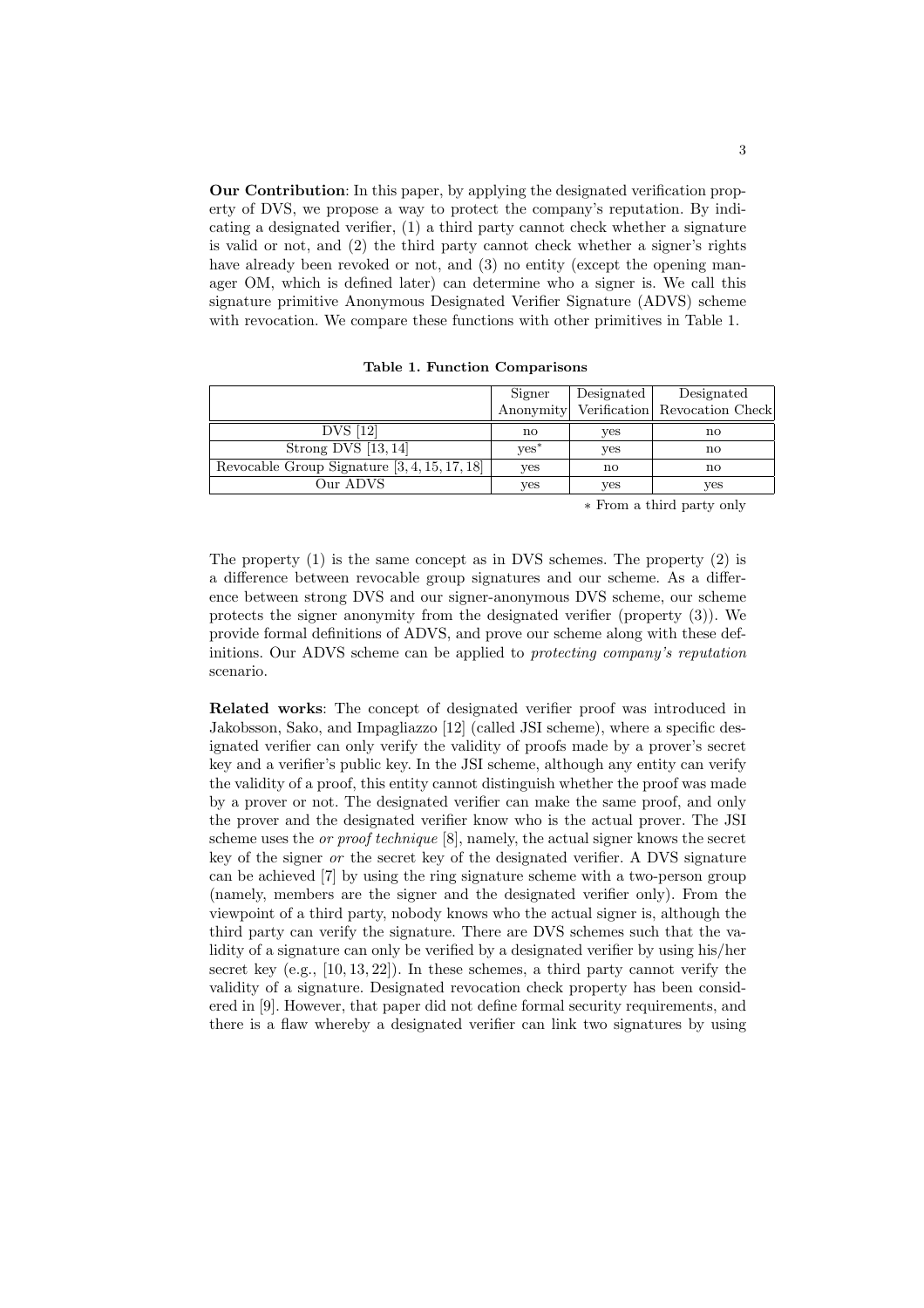his/her secret key. A designated group signature scheme, which enables both signer anonymity and designated verifier property<sup>5</sup>, has not been proposed yet.

**Organization** : The paper is organized as follows: Security definitions of ADVS are presented in Section 3. Our proposed ADVS scheme is described in Section 4. The security proofs are presented in Section 5. Applications of our ADVS scheme to the BCPZ biometric-based authentication scheme [5] and the IMSTY identity management scheme [11] are presented in Section 6.

## **2 Preliminary**

In this section, we show definitions of bilinear groups and complexity assumptions. Note that  $x \in_R S$  means  $x$  is randomly chosen for a set  $S$ .

## **2.1 Bilinear Groups**

**Definition 1.** (**Bilinear Groups**) *Bilinear groups and a bilinear map are defined as follows:*

- 1.  $\mathbb{G}$  *and*  $\mathbb{G}_T$  *are cyclic groups of prime order p.*
- *2. g is a generator of* G*.*
- *3. e is an efficiently computable bilinear map*  $e : \mathbb{G} \times \mathbb{G} \to \mathbb{G}_T$  *with the following properties.*
	- Bilinearity: for all  $u, u', v, v' \in \mathbb{G}$ ,  $e(uu', v) = e(u, v)e(u', v)$  and  $e(u, vv') =$  $e(u, v)e(u, v').$
	- *– Non-degeneracy* :  $e(g, g) \neq 1_{\mathbb{G}_T}$  ( $1_{\mathbb{G}_T}$  *is the*  $\mathbb{G}_T$ *'s unit*).

#### **2.2 Complexity Assumptions**

**Definition 2.** (**DLIN assumption**) *[3] The Decision Linear (DLIN) problem in* G *is a problem, for input of a tuple*  $(u, v, h, u^{\alpha}, v^{\beta}, Z) \in \mathbb{G}^6$  where  $\alpha, \beta \in \mathbb{Z}_p$ *are random values, to decide whether*  $Z = h^{\alpha+\beta}$  *or not. An algorithm A has ad-* $$  $[0] - \Pr[\mathcal{A}(u, v, h, u^{\alpha}, v^{\beta}, h^z) = 0] \ge \epsilon(\kappa)$ , where  $h^z \in \mathbb{G} \setminus \{h^{\alpha+\beta}\}\$ . We say that *the DLIN assumption holds in* G *if no PPT algorithm has an advantage of at least*  $\epsilon$  *in solving the DLIN problem in*  $\mathbb{G}$ *.* 

**Definition 3.** (*q-***SDH assumption**) *[2, 3] The q-Strong Diffie-Hellman (q-SDH)* problem in  $G$  *is a problem, for input of a*  $(q + 1)$  *tuple*  $(q, g^{\gamma}, \dots, g^{\gamma^q}) \in$  $\mathbb{G}^{q+1}$  where  $\gamma \in \mathbb{Z}_p$  *is a random value, to compute a tuple*  $(x, g^{1/(\gamma+x)}) \in \mathbb{Z}_p \times \mathbb{G}$ *. An algorithm A has an advantage*  $\epsilon$  *in solving the*  $q$ *-SDH problem in*  $\mathbb{G}$  *if*  $\Pr[\mathcal{A}(g, g^{\gamma}, \dots, g^{\gamma^q}) = (x, g^{1/(\gamma+x)})] \ge \epsilon$ . We say that the *q*-SDH assumption *holds in*  $G$  *if no PPT algorithm has an advantage of at least*  $\epsilon$  *in solving the q-SDH problem in* G*.*

4

<sup>5</sup> Note that the concept of designated group signature (called ML scheme) proposed in [16] is different from this concept: the ML scheme enables the verifier anonymity, where designated verifiers are indicated.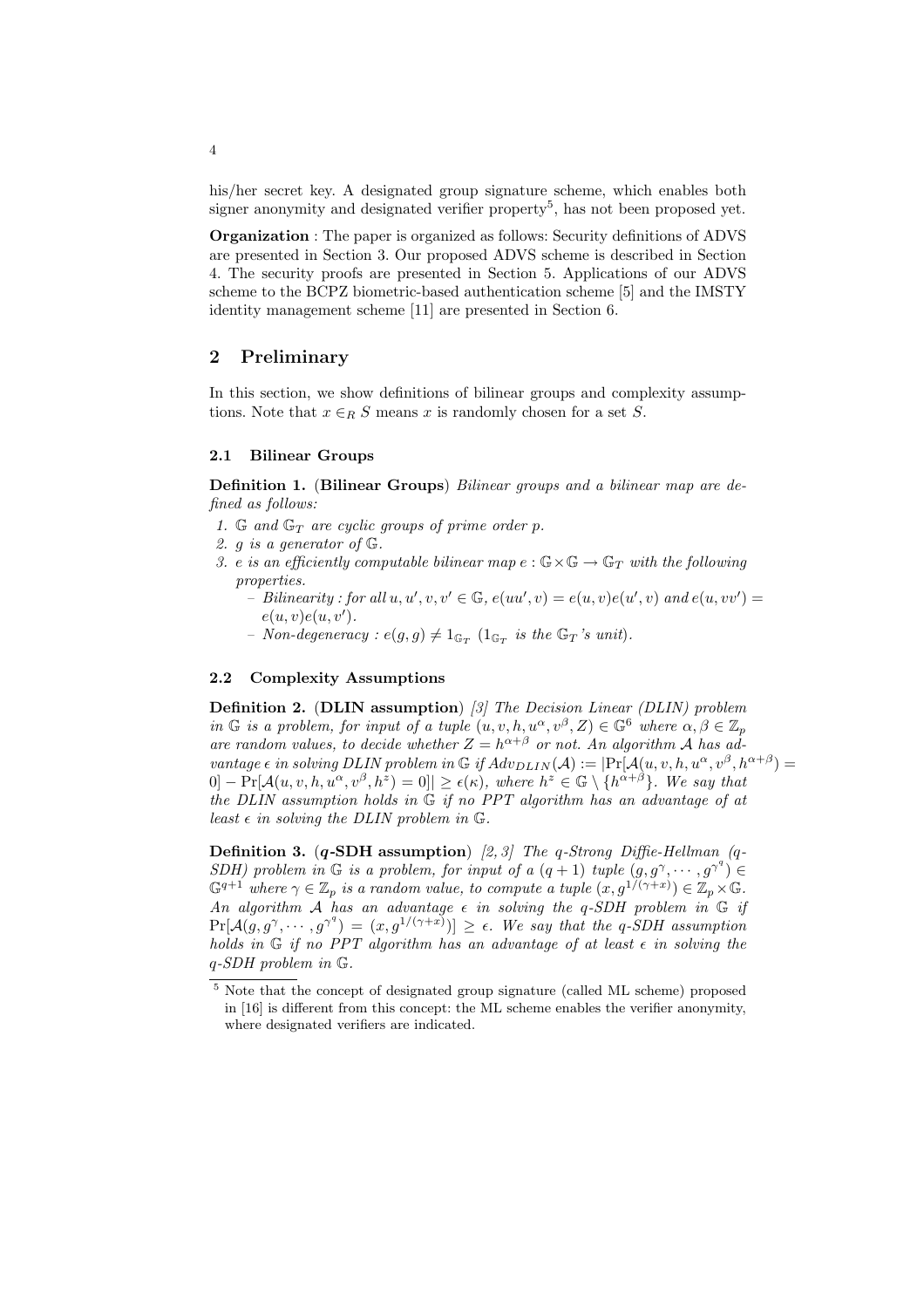## **3 Definitions of ADVS**

In this section, we define ADVS and its security requirements. The ADVS scheme consists of six algorithms, Setup, KeyGen<sub>S</sub>, KeyGen<sub>V</sub>, Sign, Verify, and Revoke. The group public key *gpk* and the group secret key *gsk* are obtained by executing  $\mathsf{Setup}(1^{\kappa})$ , where  $\kappa$  is the security parameter. A signer public key *spk* and a signer secret key (which is also called a membership certificate) *ssk* are obtained by executing KeyGen<sub>S</sub>(*gpk, gsk*). A verifier public key *vpk* and a verifier secret key *vsk* are obtained by executing  $KeyGen_V(1^{\kappa})$ . For a message M, a designated signature  $\sigma$  is obtained by executing  $Sign(gpk, ssk, vpk, M)$ .  $\sigma$  is verified by executing Verify( $gpk, vsk, M, \sigma$ ). If both (1)  $\sigma$  is a valid signature, and (2)  $\sigma$  was made by using *vpk* (corresponding to *vsk*), then 1 is output, and 0, otherwise. A designated signature is *valid* means that (1) a signer has a membership certificate *ssk* issued by *GM*, and (2) the rights of the signer have not been revoked. Membership revocation is done by executing Revoke(*gpk, gsk, ssk, RL*), where *RL* is the revocation list. The Revoke algorithm outputs the updated *RL*. We assume three entities, the group manager *GM*, a signer, and a designated verifier, which runs (Setup, KeyGen<sub>S</sub>, Revoke), Sign, and (KeyGen<sub>V</sub>, Verify), respectively.

Next, we define the security requirements: *Unforgeability*, *Non-transferability*, and *Signer anonymity*. The DVS scheme is said to be unforgeable if the advantage is negligible for any probabilistic polynomial time (PPT) adversary *A* in the following experiment. In this experiment, *A* can access the signing oracle  $\mathcal{O}_{\mathsf{Sign}(ssk^*,vpk)}$ , where for an input message *M*, the signing oracle returns a signature  $\sigma$  made by  $ssk^*$  and designated to *vpk*, and appends  $(M, \sigma)$  to the set of signatures SigSet. In addition, A can access the verification oracle  $\mathcal{O}_{\text{Verify}(vsk)}$ . For the input of the message/signature pair  $(M, \sigma)$ ,  $\mathcal{O}_{\mathsf{Verify}(vsk)}$  returns the result of Verify(*qpk, vsk, M,*  $\sigma$ ). In addition, A can access the corruption oracle  $\mathcal{O}_{\text{corr}}$ . For the input of the identity of signer *i*,  $\mathcal{O}_{\text{corr}}$  returns  $ssk_i$ , and appends *i* to the set of corrupted users CU. Note that *A* cannot query *i ∗* to the corruption oracle, where *i ∗* is the target signer (who manages *ssk<sup>∗</sup>* ). In addition, *A* can access the revocation oracle  $\mathcal{O}_{\text{revoke}}$ . For the input of the identity of signer *i*,  $\mathcal{O}_{\text{revoke}}$  runs Revoke $(gpk, gsk, ssk_i, RL)$ . Note that  $A$  cannot query  $i^*$  to the revocation oracle. Finally, *A* outputs  $(M^*, \sigma^*) \notin \mathsf{SigSet}$ . To guarantee that no  $ssk_i$   $(i \in \mathsf{CU})$ were used to compute  $(M^*, \sigma^*)$ , Revoke $(gpk, gsk, ssk_i, RL)$  is executed for all corrupted users *i*.

#### **Definition 4.** *Unforgeability*

$$
Adv_{\mathcal{A}}^{UF}(\kappa) = \Pr\left[(gpk, gsk) \leftarrow \textsf{Setup}(1^{\kappa}); \ \textsf{CU} \rightarrow \emptyset; \ \textsf{SigSet} \rightarrow \emptyset; \ (vpk, vsk) \leftarrow \textsf{KeyGen}_{\mathsf{V}}(1^{\kappa}); \\ (i^*, State) \leftarrow \mathcal{A}^{\mathcal{O}_{\textsf{Verify}(vsk)}(\cdot), \mathcal{O}_{\textsf{corr}}(\cdot), \mathcal{O}_{\textsf{revoke}}(\cdot)}(gpk, vpk); \\ (spk^*, ssk^*) \leftarrow \textsf{KeyGen}_{\mathsf{S}}(gpk, gsk); \\ (M^*, \sigma^*) \leftarrow \mathcal{A}^{\mathcal{O}_{\textsf{Sign}(ssk^*, vpk)}(\cdot), \mathcal{O}_{\textsf{Verify}(vsk)}(\cdot), \mathcal{O}_{\textsf{corr}}(\cdot), \mathcal{O}_{\textsf{revoke}}(\cdot)}(gpk, spk^*, vpk, State); \\ \forall i \in \textsf{CU}, \ \textsf{Revoke}(gpk, gsk, ssk_i, RL); \ (M^*, \sigma^*) \not\in \textsf{SigSet}; \\ \textsf{Verify}(gpk, vsk, M^*, \sigma^*) = 1]
$$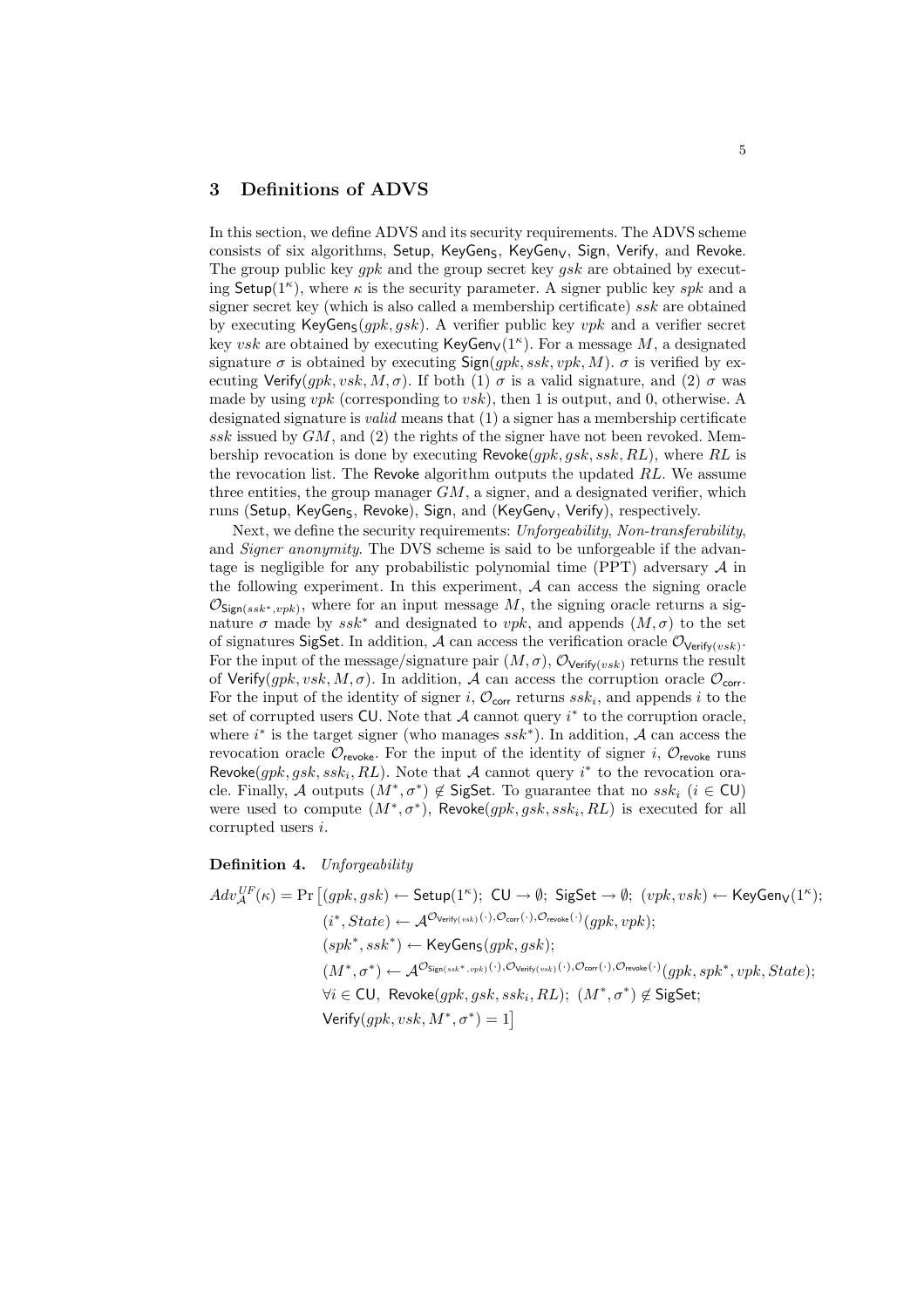Next, we define Non-transferability. Non-transferability means that a designated verifier cannot produce evidence which convinces a third party that a signature was *actually* computed by the signer. The ADVS scheme is said to be non-transferable if the advantage is negligible for any PPT adversary *A* in the following experiment. Intuitively, there exists a simulated signing algorithm Sign*<sup>0</sup>* for which the distribution of (*M,* Sign(*gpk, ssk, vpk, M*)) and the distribution of  $(M, \textsf{Sign}'(gpk, spk, vsk, M))$  are indistinguishable.

**Definition 5.** *Non-transferability*

$$
Adv_{\mathcal{A}}^{Non-Trans}(\kappa) = \left| \Pr \left[ (gpk, gsk) \leftarrow \textsf{Setup}(1^{\kappa}); (spk, ssk) \leftarrow \textsf{KeyGen}_{S}(gpk, gsk);
$$
  
\n
$$
(vpk, vsk) \leftarrow \textsf{KeyGen}_{V}(1^{\kappa});
$$
  
\n
$$
(M^*, State) \leftarrow \mathcal{A}(gpk, spk, ssk, vpk, vsk); \mu \in_R \{0, 1\};
$$
  
\n
$$
\sigma_0 \leftarrow \textsf{Sign}(gpk, ssk, vpk, M^*); \ \sigma_1 \leftarrow \textsf{Sign}'(gpk, spk, vsk, M^*);
$$
  
\n
$$
\mu' \leftarrow \mathcal{A}(\sigma_{\mu}, State); \mu = \mu' \right] - 1/2
$$

Next, we define Signer anonymity. The ADVS scheme is said to be signeranonymous if the advantage is negligible for any PPT adversary *A* in the following experiment. Intuitively, Signer anonymity means that *A* with *vsk* cannot determine who the actual signer is. This suggests that even if a malicious designated verifier opens its own secret key *vsk*, Signer anonymity is still effective.

**Definition 6.** *Signer anonymity*

$$
Adv_{\mathcal{A}}^{Sign\text{-}Anon}(\kappa) = \left| \Pr \left[ (gpk, gsk) \leftarrow \text{Setup}(1^{\kappa}); (spk_0, ssk_0) \leftarrow \text{KeyGen}_{S}(gpk, gsk);
$$
  
\n
$$
(spk_1, ssk_1) \leftarrow \text{KeyGen}_{S}(gpk, gsk); (vpk, vsk) \leftarrow \text{KeyGen}_{V}(1^{\kappa});
$$
  
\n
$$
(M^*, State) \leftarrow \mathcal{A}(gpk, spk_0, ssk_0, spk_1, ssk_1, vpk, vsk)
$$
  
\n
$$
\mu \in_R \{0, 1\}; \sigma_\mu \leftarrow \text{Sign}(gpk, ssk_\mu, vpk, M^*);
$$
  
\n
$$
\mu' \leftarrow \mathcal{A}(\sigma_\mu, State); \mu = \mu' \right] - 1/2
$$

## **4 The Proposed Scheme**

In this section, we propose an Anonymous Designated Verifier Signature (ADVS) scheme with revocation. Let *SPK* be a Signature based on a Proof of Knowledge and *DSig*(*sigkey, M*) be a digital signature of a message *M* under a signing key *sigkey*. *DSig*(*sigkey, M*) is verified by using a verification key, *verkey*. We use *DSig*(*sigkey, M*) to guarantee that *GM* updates *RL*. Intuitively, our construction is as follows: A signer computes an "or proof", namely, SPK with knowledge of either part-1: an actual signer knows the secret key of the signer (this is the short group signature proposed by Boneh et al. [3]), or part-2: the actual signer knows the secret key of a designated verifier. This construction is needed to achieve Non-transferability. In addition, the signer encrypts a part of the part-1 SPK using the public key of the designated verifier. We improve the revocation algorithm of the Nakanishi-Funabiki group signature [18] to satisfy the property that a third party cannot check whether a signer has already been revoked or not.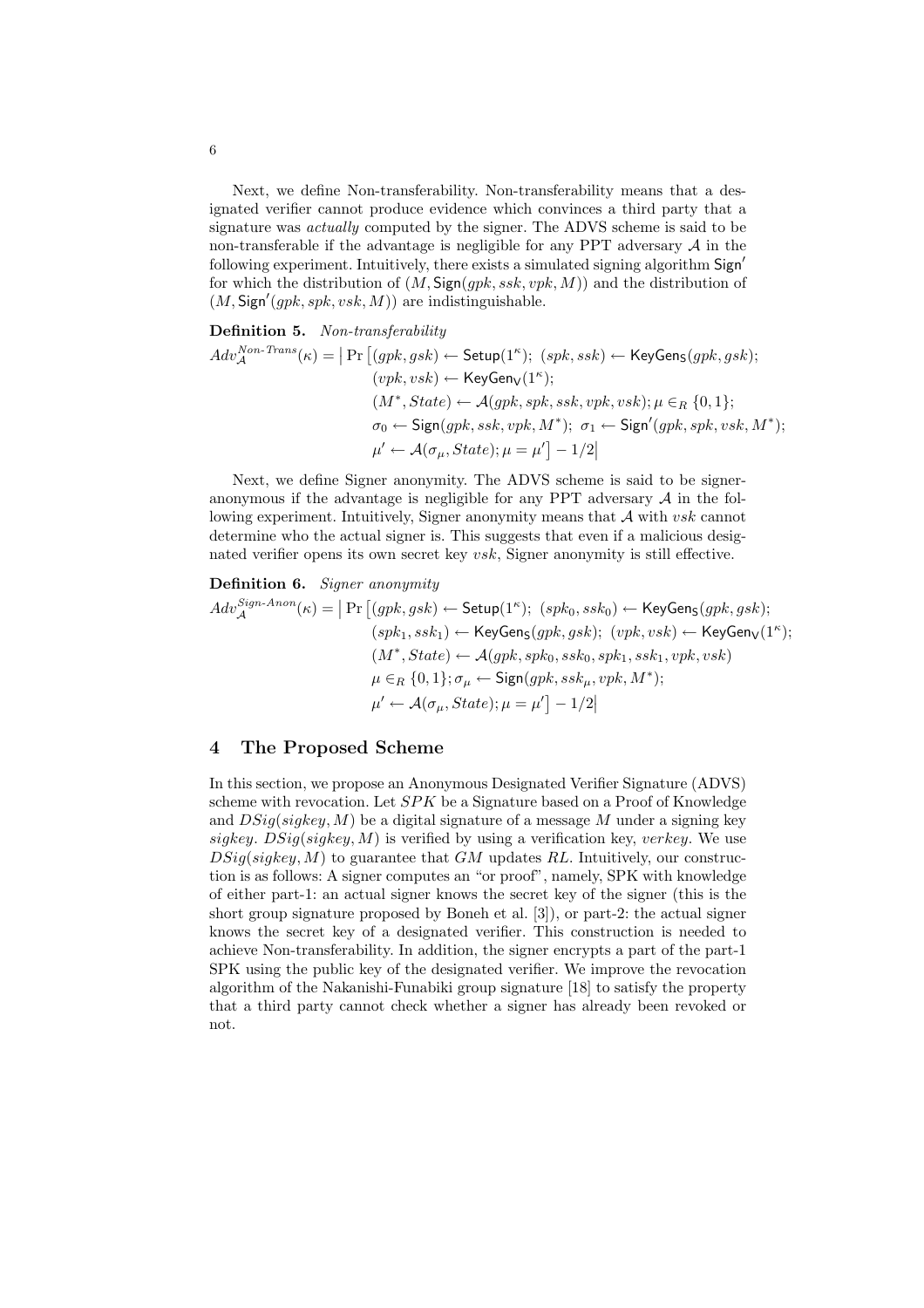#### **Protocol 1.** *Our ADVS scheme*

- Setup(1*<sup>κ</sup>* )**:** *Choose a prime number p, a bilinear group* (G*,* G*<sup>T</sup>* ) *with order p, generators*  $g, h, u, v, f \in_R \mathbb{G}$ , and  $\gamma \in_R \mathbb{Z}_p$ , and compute  $\omega = g^{\gamma}$ . Output  $gpk = (e, (\mathbb{G}, \mathbb{G}_T), g, h, u, v, f, \omega, H, \text{vertex})$  *and*  $gsk = (\gamma, sigkey)$ *, where H is a cryptographic hash function from*  $\{0,1\}^*$  to  $\mathbb{Z}_p$ .
- $\mathsf{KeyGen}_{\mathsf{S}}(gpk, gsk)$  *Choose*  $x \in_R \mathbb{Z}_p$ , and compute  $A = g^{\frac{1}{x+\gamma}}$ . Output  $spk = \emptyset$  $and$   $ssk = (A, x)$ .
- KeyGen<sub>V</sub>(1<sup> $\kappa$ </sup>): *Choose*  $x_v, y_v, z_v, r_v \in_R \mathbb{Z}_p$ , and compute  $h_d = g^{x_v y_v r_v}$ ,  $u_d =$  $g^{y_v r_v}$ ,  $v_d = g^{x_v r_v}$ , and  $t_d = v^{z_v}$ . Output  $vpk = (h_d, u_d, v_d, t_d)$  and  $vsk =$  $(x_v, y_v, z_v)$ .
- $\textsf{Sign}(gpk,ssk,vpk,M)$ : *Choose*  $a, b, \alpha, \beta, \delta \in_R \mathbb{Z}_p$ , and compute  $T_1 = A \cdot h^{\alpha+\beta}$ ,  $T_2 = u^{\alpha}, T_3 = v^{\beta}, D_1 = T_1 \cdot h_d^{a+b}, D_2 = u_d^a, D_3 = v_d^b, S_1 = f^{x_i + \delta}, and$  $S_2 = t_d^{\delta}$ . Let  $\tau = \alpha x$  and  $\lambda = \beta x$ . Compute SPK as follows:
	- $-$  *Choose*  $r_x, r_\alpha, r_\beta, r_\delta, r_\tau, r_\lambda, s_{z_v}, c_v \in_R \mathbb{Z}_p$ .
	- Compute  $R_v = v^{s_{z_v}} t_d^{-c_v}$ ,  $R_{s,1} = u^{r_{\alpha}}, R_{s,2} = v^{r_{\beta}}, R_{s,3} = e(T_1, g)^{r_x}$ .  $e(h,\omega)^{-r_{\alpha}-r_{\beta}}\cdot e(h,g)^{-r_{\tau}-r_{\lambda}},\,R_{s,4}=T_{2}^{r_{x}}\cdot u^{-r_{\tau}},\,R_{s,5}=T_{3}^{r_{x}}\cdot v^{-r_{\lambda}},\,R_{s,6}=$  $f^{r_x+r_\delta},$  and  $R_{s,7}=t^{r_\delta}_d$ . Compute  $c=\tilde{H}(T_1, T_2, T_3, D_1, D_2, D_3, S_1, S_2,$  $R_v, R_{s,1}, \ldots, R_{s,7}, M$ ,  $c_s = c - c_v \mod p$ ,  $s_x = r_x + c_s x$ ,  $s_\alpha = r_\alpha + c_s \alpha$ ,  $s_{\beta} = r_{\beta} + c_{\beta} \beta$ ,  $s_{\delta} = r_{\delta} + c_{\delta} \delta$ ,  $s_{\tau} = r_{\tau} + c_{\delta} \tau$ , and  $s_{\lambda} = r_{\lambda} + c_{\delta} \lambda$ .
	- Output  $\sigma = (T_2, T_3, D_1, D_2, D_3, S_1, S_2, c_s, c_v, s_x, s_{\alpha}, s_{\beta}, s_{\delta}, s_{\tau}, s_{\lambda},$ *s<sup>z</sup><sup>v</sup>* )*.*
- Revoke $(gpk, gsk, ssk, RL)$ : Let  $ssk = (A, x)$ . Compute  $v^x$  and  $Cert_{A,x} = DSig(signkey, v^x)$ . *Output the updated list*  $RL \cup (v^x, cert_{A,x})$ *.*
- Verify(*gpk, vsk, M, σ, RL*)**:** *Output 1 if both the following verification check and revocation check algorithms output 1, and output 0, otherwise.*
	- **Verification check:** Compute  $T'_1 = D_1/(D_2^{x_v}D_3^{y_v})$ ,  $R'_v = v^{s_{z_v}}t_d^{-c_v}$ ,  $R'_{s,1} =$  $u^{s_\alpha}T_2^{-c_s},\,R'_{s,2}=v^{s_\beta}T_3^{-c_s},\,R'_{s,3}=e(T'_1,g)^{s_x}\cdot e(h,\omega)^{-s_\alpha-s_\beta}\cdot e(h,g)^{-s_\tau-s_\lambda}(\frac{e(T'_1,\omega)}{e(g,g)})$  $\frac{e(T_1^{\circ}, \omega)}{e(g,g)}$ )<sup>c</sup><sup>s</sup></sub>,  $R'_{s,4} = T_2^{s_x} \cdot u^{-s_\tau}, R'_{s,5} = T_3^{s_x} \cdot v^{-s_\lambda}, R'_{s,6} = g^{s_x+s_\delta} S_1^{-c_s}, \text{ and } R'_{s,7} =$  $t^{s_s}_dS_2^{-c_s}$ . Output 1, if  $c_s + c_v = H(T'_1, T_2, T_3, D_1, D_2, D_3, S_1, S_2, R'_v,$  $R'_{s,1}, \ldots, R'_{s,7}, M$  *holds, and output 0, otherwise.*
	- **Revocation check:** For all  $(v^x, cert_{A,x}) \in RL$ , verify  $Cert_{A,x}$  by using  $\vec{v}$  *verkey*, and check  $e(S_1, t_d) \stackrel{?}{=} e((v^x)^{z_v}S_2, f)$ . If there exists a pair  $(v^x, Cert_{A,x}) \in$ *RL, where CertA,x is a valid certificate and the above condition holds, then output 1. Otherwise, output 0.*

Note that  $e(S_1, t_d) = e(f^{x+\delta}, v^{z_v}) = e(f, v)^{z_v(x+\delta)}$  and  $e((v^x)^{z_v}S_2, f) = e(v^{z_v x}v^{z_v \delta}, f) =$  $e(v, f)^{z_v(x+\delta)}$  hold, and  $e((v^x)^{z_v}S_2, f)$  can only be computed by the designated verifier (who has *zv*).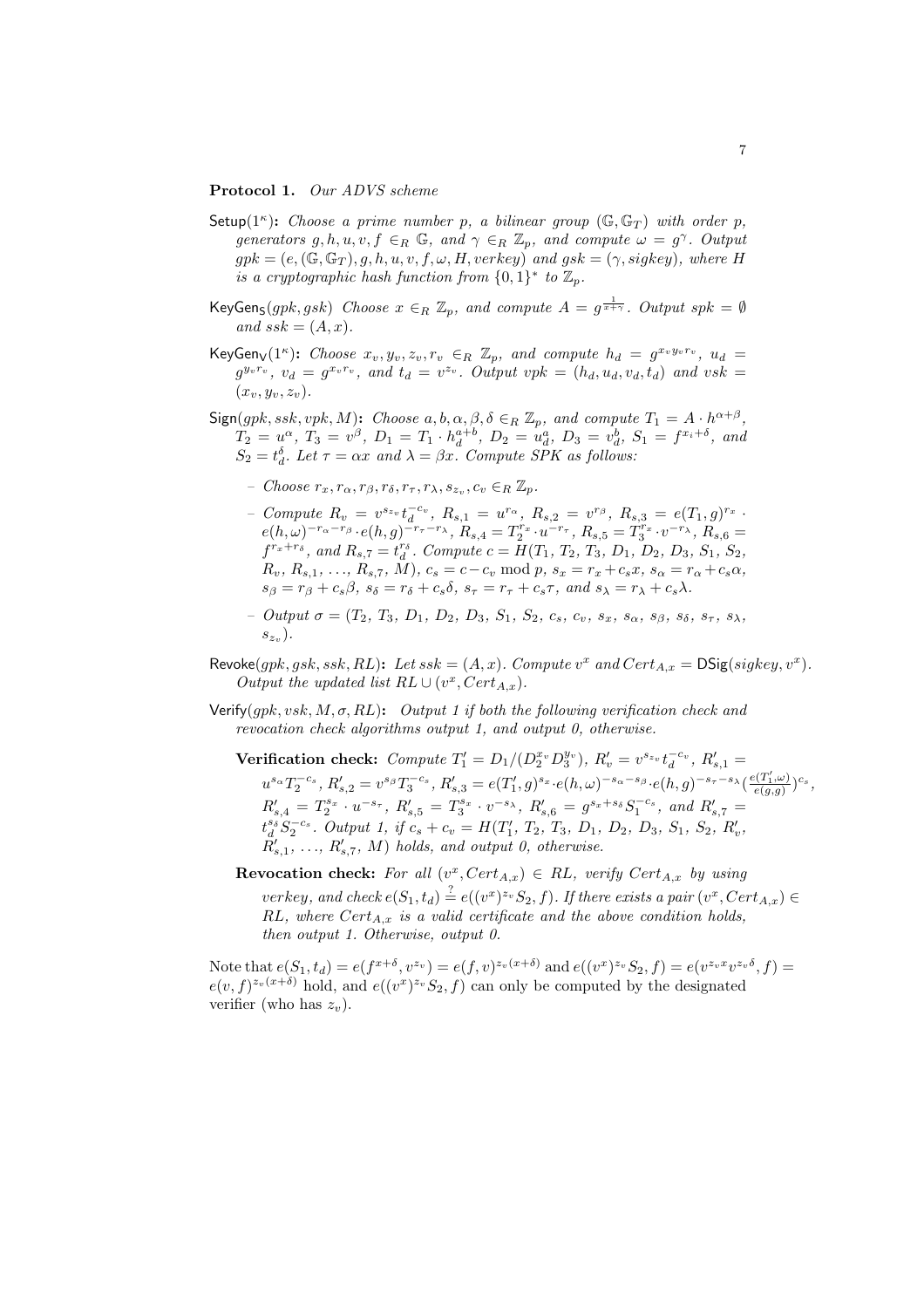Next, we describe the simulated signing algorithm as follows:

**Protocol 2.** *The simulated signing algorithm*

 $Sign'(gpk, spk, vsk, M)$ : *Choose*  $T_2, T_3, D_1, D_2, D_3, S_1, S_2 \in_R \mathbb{G}$ . *Compute SPK as follows:*

- $-$  *Choose*  $s_x, s_\alpha, s_\beta, s_\delta, s_\tau, s_\lambda, r_{z_v}, c_s \in_R \mathbb{Z}_p$ .
- Compute  $R_v = v^{r_{z_v}}, R_{s,1} = u^{s_{\alpha}} T_2^{-c_s}, R_{s,2} = v^{s_{\beta}} T_3^{-c_s}, R_{s,3} = e(T_1, g)^{s_x}.$  $e(h,\omega)^{-s_{\alpha}-s_{\beta}}\cdot e(h,g)^{-s_{\tau}-s_{\lambda}}(\frac{e(T_1,\omega)}{e(g,g)})^{c_s}, R_{s,4}=T_2^{s_x}\cdot u^{-s_{\tau}}, R_{s,5}=T_3^{s_x}\cdot$  $v^{-s_{\lambda}}, R_{s,6} = g^{s_x+s_{\delta}} S_1^{-c_s}$ , and  $R_{s,7} = t_d^{s_{\delta}} S_2^{-c_s}$ . Compute  $c = H(T_1, T_2, T_3)$  $T_3, D_1, D_2, D_3, S_1, S_2, R_v, R_{s,1}, \ldots, R_{s,7}, M$ ,  $c_v = c - c_s \mod p$ , and  $s_{z_v} = r_{z_v} + c_v z_v$ .
- Output  $\sigma = (T_2, T_3, D_1, D_2, D_3, S_1, S_2, c_s, c_v, s_x, s_{\alpha}, s_{\beta}, s_{\delta}, s_{\tau}, s_{\lambda}, s_{z_v}).$

Obviously, a signature generated by the Sign' algorithm is a valid signature. Therefore, our ADVS scheme satisfies Non-transferability.

**Can** *RL* **be publicly opened?**: In our scheme, *RL* is used to execute the Verify algorithm. Therefore, *RL* is given to verifiers only. Even if *RL* is given to a third party, the third party cannot execute the revocation check. However, a different problem occurs. If *RL* is publicly opened, then the third party can obtain the number of revoked signers. To prevent this, in a natural way, dummy certificates can be used as follows: Let *N* be the number of group members. Then *GM* chooses  $v'_i \in_R \mathbb{G}$ , where  $i = 1, 2, \ldots, N - |RL|$ . Note that this procedure can deal with a dynamic update of *RL*, namely, dummy certificates are chosen for each revocation. Although the cost of revocation check and updating the list are increased, *RL* can be opened. However, as with VLR schemes, a signer does not need RL to make a signature. Therefore, practically, we can assume that *RL* is given to verifiers only. In this setting, we can prevent a revoked user from making a valid signature that is verified by the third party, since the third party cannot verify the validity of a signature by using only *gpk*. However, in VLR schemes, the third party can verify the validity of a signature by using *gpk* only, since *RL* is used for the revocation check only. Therefore, VLR group signature schemes are not used (under the assumption that  $RL$  is given to verifiers only), since a revoked user could make a valid group signature which could be verified by the third party. This is a superior point of our scheme compared with VLR schemes.

**The Open algorithm**: The Open algorithm is described as follows: *A ←*  $Open(gpk, gsk, (M, \sigma))$ , where *A* is a signer secret key. Let  $\xi_1 := \log_u h$  and  $\xi_2 := \log_v h$ . By adding  $(\xi_1, \xi_2)$  to *gsk, GM* can compute  $T_1/(T_2^{\xi_1}T_3^{\xi_2})$  if  $T_1$  is given. Therefore, the designated verifier needs to send  $(T'_1, T_2, T_3)$  to  $GM$  to request the Open procedure. If the opening and issuing roles need to be separated, then only the opening key  $osk = (\xi_1, \xi_2)$  is given to the Opening Manager *OM*. A designated verifier sends  $(T_1', T_2, T_3)$  to *OM*. If  $(T_1', T_2, T_3)$  is included in a signature computed by the simulated signing algorithm Sign<sup>'</sup>, then the Open algorithm does not work, since  $(T_1', T_2, T_3)$  is not a valid ciphertext of a membership certificate  $A(T_2 \text{ and } T_3 \text{ are randomly chosen})$ . Therefore, Non-transferability is

8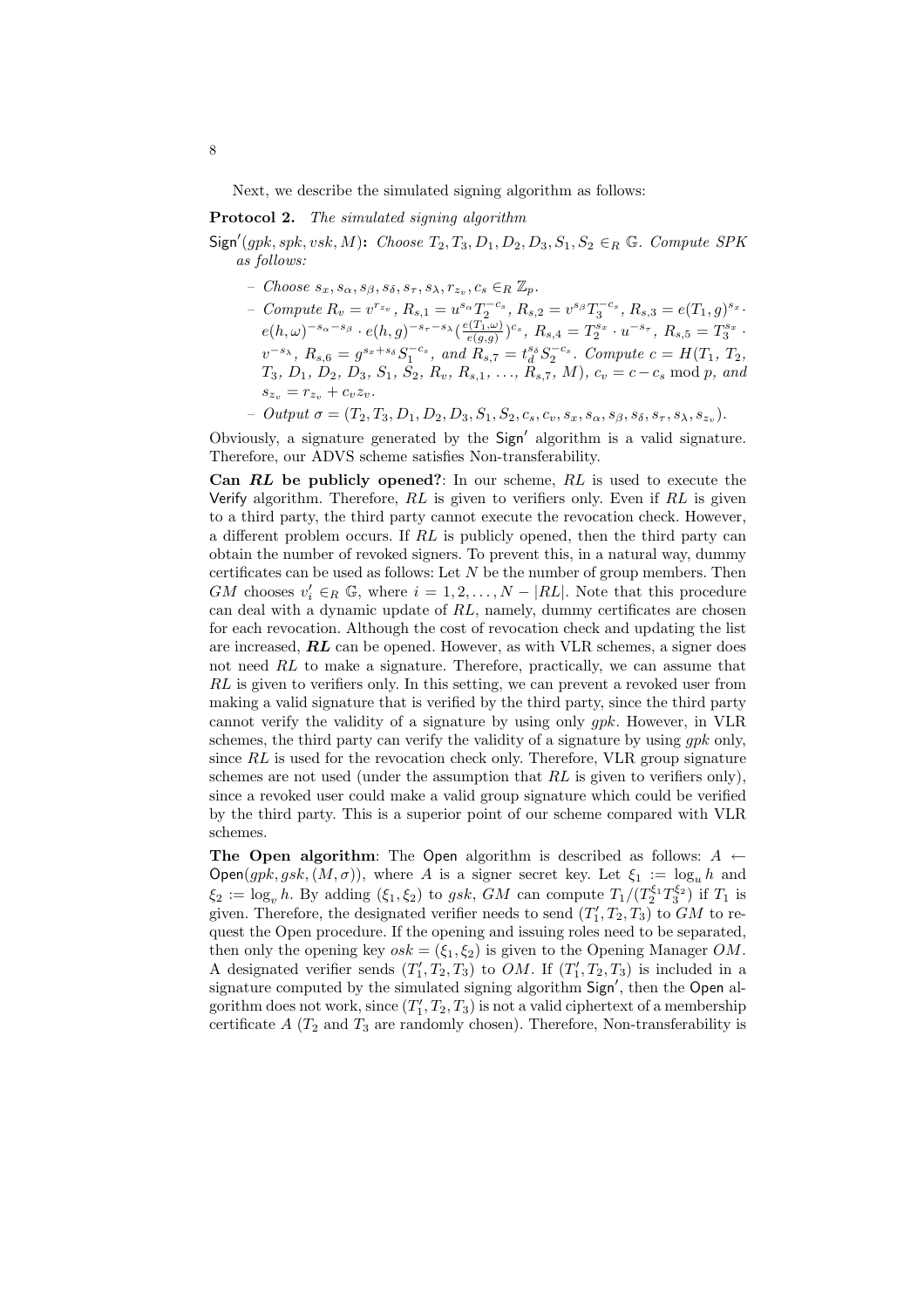not satisfied from the viewpoint of *OM*. This suggests OM can reveal not only the identity of a signer, but also information about who the actual signer is.

## **5 Security Analysis**

In this section, we prove that our scheme satisfies security requirements defined in Section 3.

#### **Theorem 1.** *Our scheme satisfies Unforgeability under the q-SDH assumption.*

*Proof.* Let A be an adversary to break Unforgeability of our scheme. We construct an algorithm *B* to break the *q*-SDH problem: Let  $(g_1, g_1^{\gamma}, \dots, g_1^{\gamma^q})$  $\binom{\gamma}{1}$  be an instance of *q*-SDH problem. Let  $q_n$  be the number of signers  $(q_n \leq q)$ . W.l.o.g., we assume that  $q_n = q$ . *B* chooses distinct  $x_1, \ldots, x_{q-1} \in_R \mathbb{Z}_p$ , and sets  $f(X) :=$  $\prod_{i=1}^{q-1} (X + x_i) := \sum_{i=0}^{q-1} \alpha_i X^i$ , where  $\alpha_0, \ldots, \alpha_{q-1} \in \mathbb{Z}_p$  are the coefficients of the polynomial *f*. *B* chooses  $\theta \in R \mathbb{Z}_p$ , and computes  $g' := \prod_{i=0}^{q-1} (g_i^{\gamma^i})$  $(g_1^{\gamma^i})^{\alpha_i \theta} = g_1^{\theta f(\gamma)}$ and  $g'' := \prod_{i=1}^{q} (g_1^{\gamma^i})$  $\int_{1}^{\gamma^*} \int_{1}^{\alpha_{i-1}\theta} f(y) dy = (g')^{\gamma}$ . Let  $f_i(X) := f(X)/(\gamma + x_i) =$  $\prod_{j=1,j\neq i}^{q-1} (X + x_j) := \sum_{j=0}^{q-2} \beta_i X^j$ , where  $\beta_0,\ldots,\beta_{q-2} \in \mathbb{Z}_p$  are the coefficients of the polynomial  $f_i$ . Then  $A_i = \prod_{j=0}^{q-2} (g_1^{\gamma^j})$  $\int_{1}^{\gamma^{j}} \int_{1}^{\beta_{j} \theta} = g_{1}^{\theta f_{i}(\gamma)} = (g')^{1/(\gamma + x_{i})}$  is a signer public key. *B* sets  $g := g'$  and  $\omega := g'' = g^{\gamma}$ . *B* chooses  $h, u, v, f \in_R \mathbb{G}$ ,  $x_v, y_v, z_v, r_v \in_R \mathbb{Z}_p$ , and computes  $h_d = g^{x_v y_v r_v}$ ,  $u_d = g^{y_v r_v}$ ,  $v_d = g^{x_v r_v}$ , and  $t_d = v^{z_v}$ . B gives  $gpk = (e, (\mathbb{G}, \mathbb{G}_T), g, h, u, v, f, \omega, H)$  and  $vpk = (h_d, u_d, v_d, t_d)$ to *A*, where  $H: \{0,1\}^* \to \mathbb{Z}_p$  is a random oracle. In addition, *B* selects a signing key of DSig *sigkey*, and opens a corresponding verification key *verkey*. For verification queries and signing queries issued by  $A$ ,  $B$  can answer these queries perfectly, since  $\mathcal{B}$  has  $vsk = (x_v, y_v, z_v)$ , and can execute the simulated signing algorithm Sign<sup>'</sup>. For a corruption query *i*,  $\beta$  returns  $(A_i, x_i)$  to  $\mathcal{A}$ . For a revocation query *i*, *B* computes  $v^{x_i}$  and  $Cert_{A_i,x_i} = \text{DSig}(sigkey, v^{x_i})$ , and outputs updated list  $RL\cup (v^{x_i},Cert_{A_i,x_i})$ . A outputs  $(M^*, \sigma^*)$ . Let  $\sigma^* = (T_2, T_3, D_1, D_2,$  $D_3, S_1, S_2, c_s, c_v, s_x, s_\alpha, s_\beta, s_\delta, s_\tau, s_\lambda, s_{z_v}).$  B computes  $T_1 = D_1/(D_2^{x_v} D_3^{y_v}),$ and can obtain  $(T_1, T_2, T_3, c_s, s_\alpha, s_\beta, s_\tau, s_\lambda)$ . By using the Forking Lemma [19], *B* can obtain  $(T_1, T_2, T_3, c_s', s_\alpha', s_\beta', s_\tau', s_\lambda')$ , where  $c_s \neq c_s'$ , with non-negligible probability. By using Lemma 4.4 of [3], we can extract a new SDH tuple  $(\tilde{A}, \tilde{x})$  as follows: Let  $\Delta c_s := c_s - c'_s$ ,  $\Delta s_\alpha := s_\alpha - s'_\alpha$ ,  $\Delta s_\beta := s_\beta - s'_\beta$ ,  $\Delta s_x := s_x - s'_x$ ,  $\Delta s_\tau := s_- s'_\tau,\, \Delta s_\lambda := s_\lambda - s'_\lambda,\, \tilde\alpha := \Delta s_\alpha / \Delta c_s,\, \tilde\beta := \Delta s_\beta / \Delta c_s,\, \tilde x := \Delta s_x / \Delta c_s,$ and  $\tilde{A} := T_1 \cdot h^{-\tilde{\alpha} - \tilde{\beta}}$ . Therefore,  $\beta$  can solve *q*-SDH problem.  $\square$ 

**Theorem 2.** *Our scheme satisfies Signer anonymity under the DLIN assumption in the random oracle model.*

To prove Theorem 2, we apply the BBS short group signature scheme and CPA-full anonymity experiment. For the sake of clarity, we introduce the BBS scheme and the definition of CPA-full anonymity in Appendices A.1 and A.2, respectively.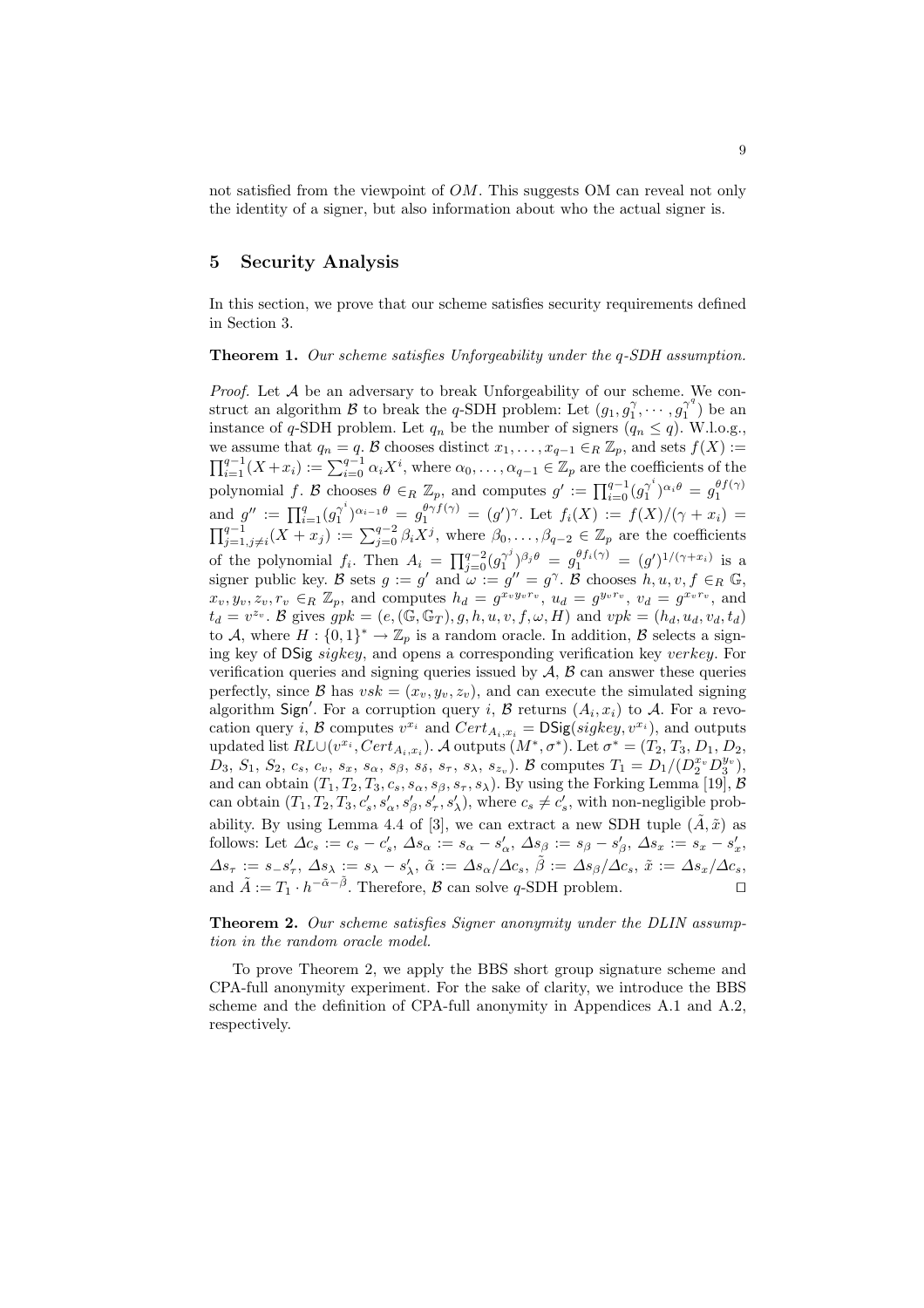*Proof.* Let *A* be an adversary to break Signer anonymity of our scheme. We construct an algorithm  $\beta$  to break CPA-full-anonymity of the BBS short group signature scheme with 2-person group as follows: First, the challenger  $C$  sends  $(e, (\mathbb{G}, \mathbb{G}_T), g, \omega, H),$  ssk<sub>0</sub>, and ssk<sub>1</sub> to B. B chooses h, u, v,  $f \in_R \mathbb{G}, x_v, y_v, z_v, r_v \in_R$  $\mathbb{Z}_p$ , and computes  $h_d = g^{x_v y_v r_v}$ ,  $u_d = g^{y_v r_v}$ ,  $v_d = g^{x_v r_v}$ , and  $t_d = v^{z_v}$ . B gives  $gpk = (e, (\mathbb{G}, \mathbb{G}_T), g, h, u, v, f, \omega, H), vpk = (h_d, u_d, v_d, t_d), vsk = (x_v, y_v, z_v),$  $ssk_0$ , and  $ssk_1$ , where  $H: \{0,1\}^* \to \mathbb{Z}_p$  is a hash function. In addition,  $B$  selects a signing key of DSig *sigkey*, and opens a corresponding verification key *verkey*. *A* sends  $M^*$  to  $\mathcal{B}$ .  $\mathcal{B}$  forwards  $M^*$  to  $\mathcal{C}$ , and obtains  $\sigma^* = (T_1, T_2, T_3, c_s, s_x, s_\alpha, s_\beta, s_\tau, s_\lambda)$ . B chooses  $s_{\delta}, r_{z_v}, c_v \in_R \mathbb{Z}_p$  and  $S_1, S_2 \in_R \mathbb{G}$ . B computes  $R_v = v^{r_{z_v}} t_d^{-c_v}, R_{s,1} =$  $u^{s_\alpha}T_2^{-c_s}, R_{s,2}=v^{s_\beta}T_3^{-c_s}, R_{s,3}=e(T_1,g)^{s_x}\cdot e(h,\omega)^{-s_\alpha-s_\beta}\cdot e(h,g)^{-s_\tau-s_\lambda}(\frac{e(T_1,\omega)}{e(g,g)})^{c_s},$  $R_{s,4} = T_2^{s_x} \cdot u^{-s_\tau}, R_{s,5} = T_3^{s_x} \cdot v^{-s_\lambda}, R_{s,6} = g^{s_x+s_\delta} S_1^{-c_s}, \text{ and } R_{s,7} = t_d^{s_\delta} S_2^{-c_s}.$ *B* also computes  $s_{z_v} = r_{z_v} + c_v z_v$ , and sets  $c := H(T_1, T_2, T_3, D_1, D_2, D_3, S_1,$  $S_2, R_v, R_{s,1}, \ldots, R_{s,7}, M^*$ , where  $c = c_v + c_s \mod p$ . *B* sends the challenge signature  $(T_2, T_3, D_1, D_2, D_3, S_1, S_2, c_s, c_v, s_x, s_{\alpha}, s_{\beta}, s_{\delta}, s_{\tau}, s_{\lambda}, s_{z_v})$  to A. *A* outputs  $\mu'$ . Finally, *B* outputs  $\mu'$  as the answer to the anonymity game of the BBS group signature scheme. Therefore, our scheme satisfies Signer anonymity under the DLIN assumption, since the BBS group signature scheme satisfies anonymity under the DLIN assumption in the random oracle model.  $\Box$ 

The following theorem clearly holds, since there exists the simulated signing algorithm Sign<sup>'</sup>, and OM with a linear encryption secret key  $(\xi_1, \xi_2)$  can reveal information about who the actual signer is.

**Theorem 3.** *Our scheme satisfies Non-transferability under the DLIN assumption.*

## **6 Applications of our ADVS scheme**

In this section, we show the applications of our scheme to a biometric-based remote authentication scheme (the BCPZ scheme [5]) and an identity management scheme (the IMSTY scheme [11]).

#### **6.1 Biometric Authentication**

The BCPZ scheme [5] is based on the Boneh and Shacham VLR group signature  $[4]$ .  $H$  is a human user (who authenticates himself/herself to a service provider *P* by using his/her biometric data *b* preserved on a plastic card). A sensor client  $S$  extracts human user's biometric trait (e.g., iris is used in the BCPZ scheme), and communicates with  $P$ , so that the user will be authenticated by *P*. *P* executes KeyGen*<sup>V</sup>* , and obtains *vpk* and *vsk*. A card issuer *I* (with a group secret key  $\gamma$ ) issues a card to a human user, and  $(A = g^{\frac{1}{x + \gamma}}, b)$  is preserved in the card, where *b* is biometric data of the user and  $x = Hash(b)$ . In addition, *I* generates *RL* if malicious behavior occurs or a user loses his/her cards. First,  $P$  sends the challenge  $M$  to  $S$ .  $S$  gets  $(A, b)$  and the *fresh* biometric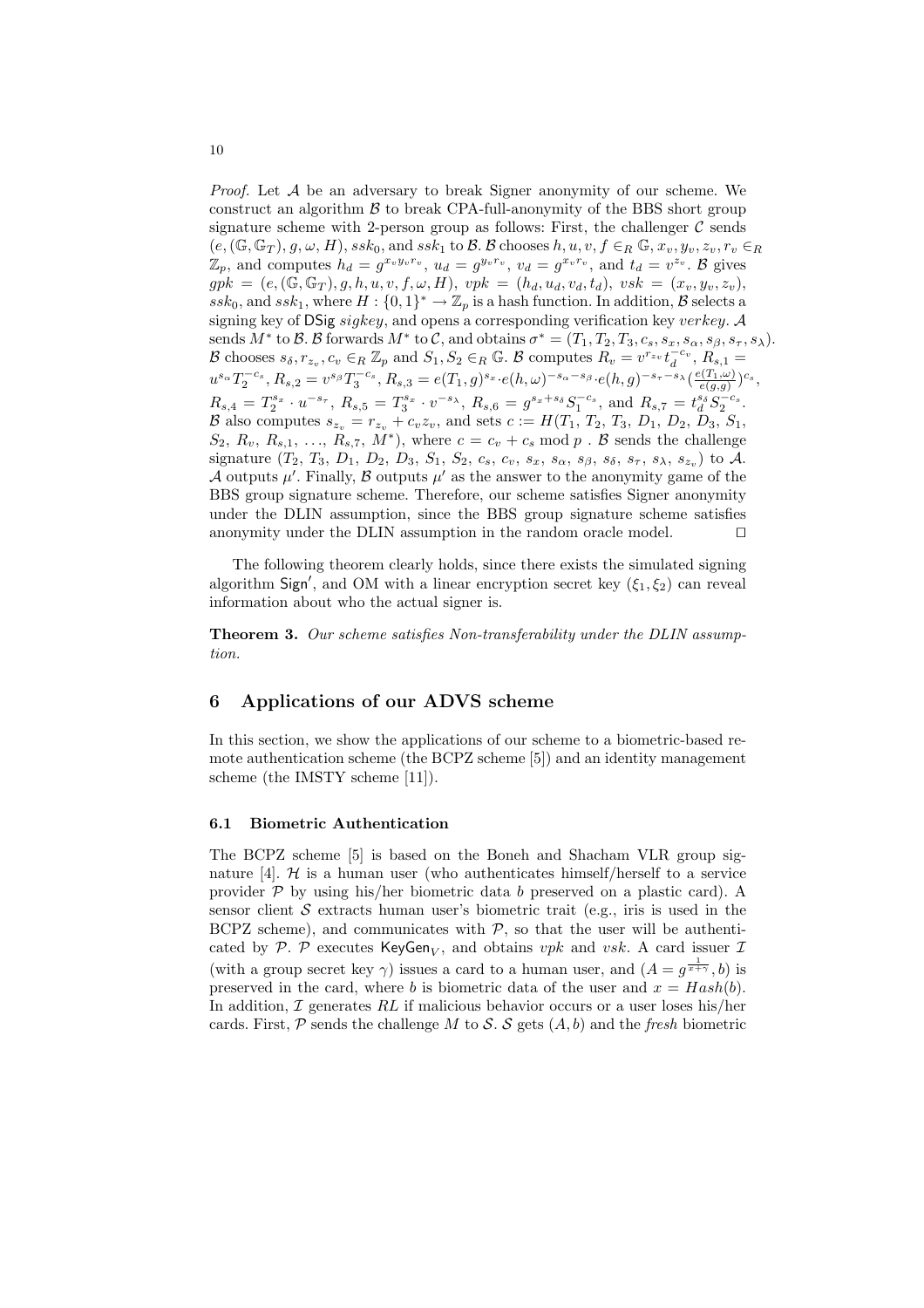trait *b*' from a human user (with a card), confirms  $b' \sim b$  (which indicates that *b*' and *b* are acquired from the same biometric source), and computes  $x = Hash(b)$ and a group signature  $\sigma$  by using a secret *x* and *vpk*.  $\mathcal P$  verifies  $(M, \sigma)$ , and checks whether the user is a malicious user or not, by using *RL*. In the (original) BCPZ scheme, a third party (with *RL*) may think that:

- There might be many malicious behaviors in this company.
- There might be many lost cards, i.e., goods management may deteriorate in this company.

and so on. This is where our ADVS scheme comes into effect. We illustrate a modified BCPZ scheme in Fig.1.



#### Fig. 1: Modified BCPZ scheme

We assume that  $RL$  is given to  $P$  only, or that  $RL$  is opened with dummy certificates. The service provider  $P$  does not have to manage the identity of each user. Users do not have to manage any extra values (e.g., passwords), since they only use their own biometric traits and their cards.

#### **6.2 Identity management**

An outsourcing business using group signature has been proposed in [11] (called the IMSTY scheme). In existing systems (which do not apply group signature), authentication servers store the list of identities of users. In group signature settings, authentication servers only have to verify users by using the group public key *gpk*, and do not have to manage the list of identities of users *ID*-*list*. Therefore, the risk of leaking user information (i.e., the list of identities of users) can be minimized, and this is the merit of using group signature in identity management. In the IMSTY scheme, the role of Group Manager *GM* is separated into three roles: Issuing Manager *IM*, User-Revocation Manager *RM*, and Opening Manager *OM*. *IM* issues membership certificates for users. When a user requests the service, the user makes a group signature  $\sigma$ , and sends it to Outsourcee who is in charge of providing the service to legitimate users. Outsourcee verifies  $\sigma$ ,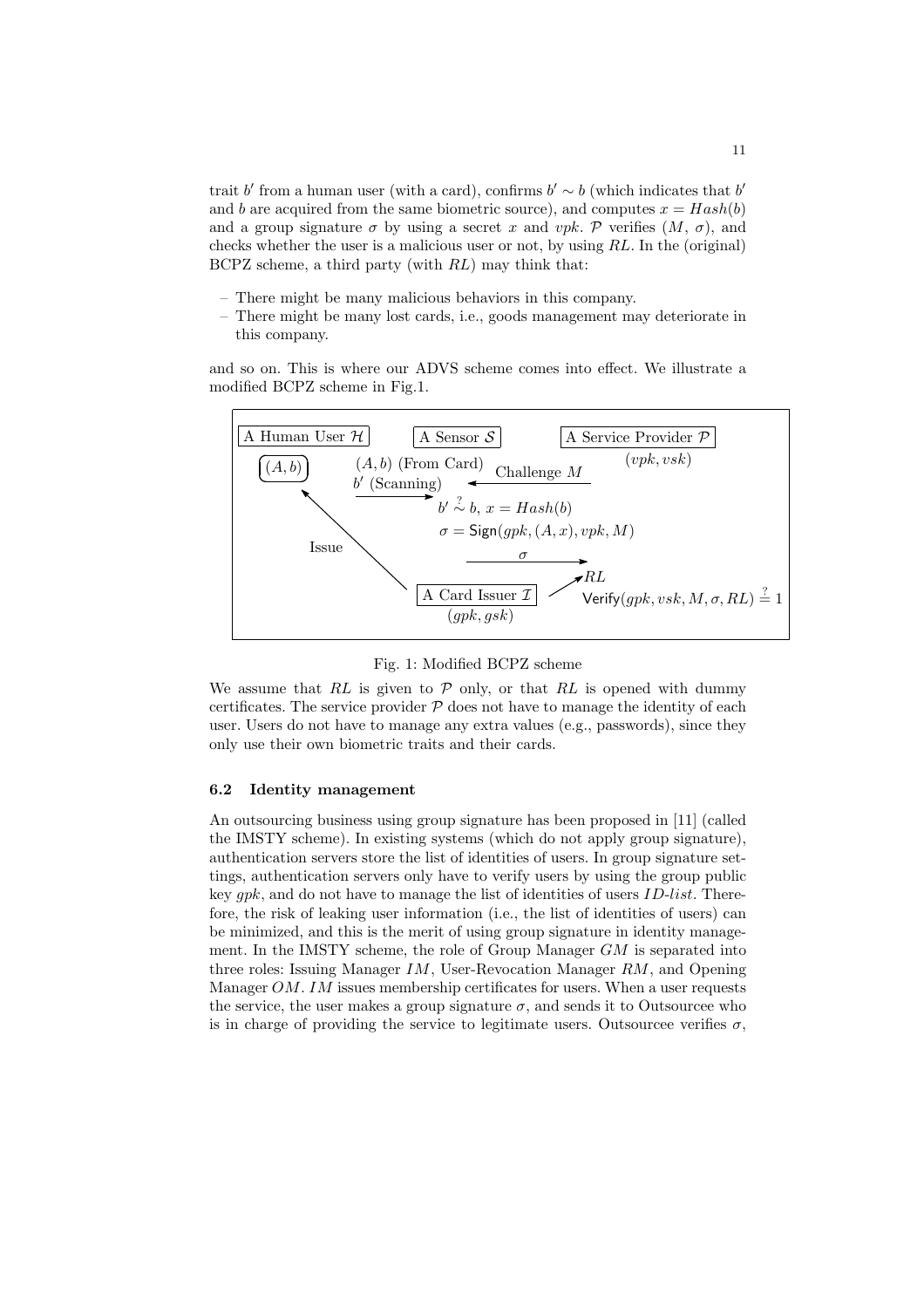provides the service if this signature is valid, and stores  $\sigma$  into the usage log *ULog*. After a certain interval, Outsourcee sends *ULog* to *OM* who can open group signatures. *OM* charges the users who have already used the service. If a user does not pay a fee, then *OM* announces the identity of this user to *RM*. *RM* updates the revocation list *RL* when a user wants to leave the group, or when a user does not pay a fee. *ID*-*list* is managed by *IM*, and it is updated when a new user joins. *IM* sends  $ID-list = \{(A, x), UserID\}$  to  $OM$ , namely Outsourcee does not have to manage *ID*-*list*. In the (original) IMSTY scheme, a third party may think that:

- There might be many seceders, i.e., this service may not be interesting.
- Signer's rights have been revoked, maybe, he/she did not pay the service fee. That is to say, the service fee may be expensive.

and so on. This is where our ADVS scheme comes into effect. *GM* of our ADVS scheme also can be separated into three roles, since  $\gamma$  (which is used to issue membership certificates) is not used for executing the Revoke algorithm, and the Open algorithm is independent of other procedures. We illustrate a modified IMSTY scheme in Fig.2.



#### Fig. 2: Modified IMSTY scheme

We assume that *RL* is given to Outsourcee only, or that *RL* is opened with dummy certificates, and all entities know the group public key *gpk*. In the modified IMSTY scheme,  $(T_1', T_2, T_3)$  is stored into  $ULog$ , since the signature validity has already been checked by Outsourcee, and  $OM$  needs  $(T'_1, T_2, T_3)$  only to execute the Open procedure. After a certain interval, Outsourcee sends *ULog* to *OM*, and *OM* charges the users who have already used the service. If a user does not pay a fee, then *OM* notifies *x* of this user to *RM*. *RM* updates the revocation list *RL*, and sends it to Outsourcee, or opens *RL* with dummy certificates  $v'_{i} \in \mathbb{G}$  (*i* = 1, 2, . . . ,  $N - |RL|$ ), where *N* is the number of group members.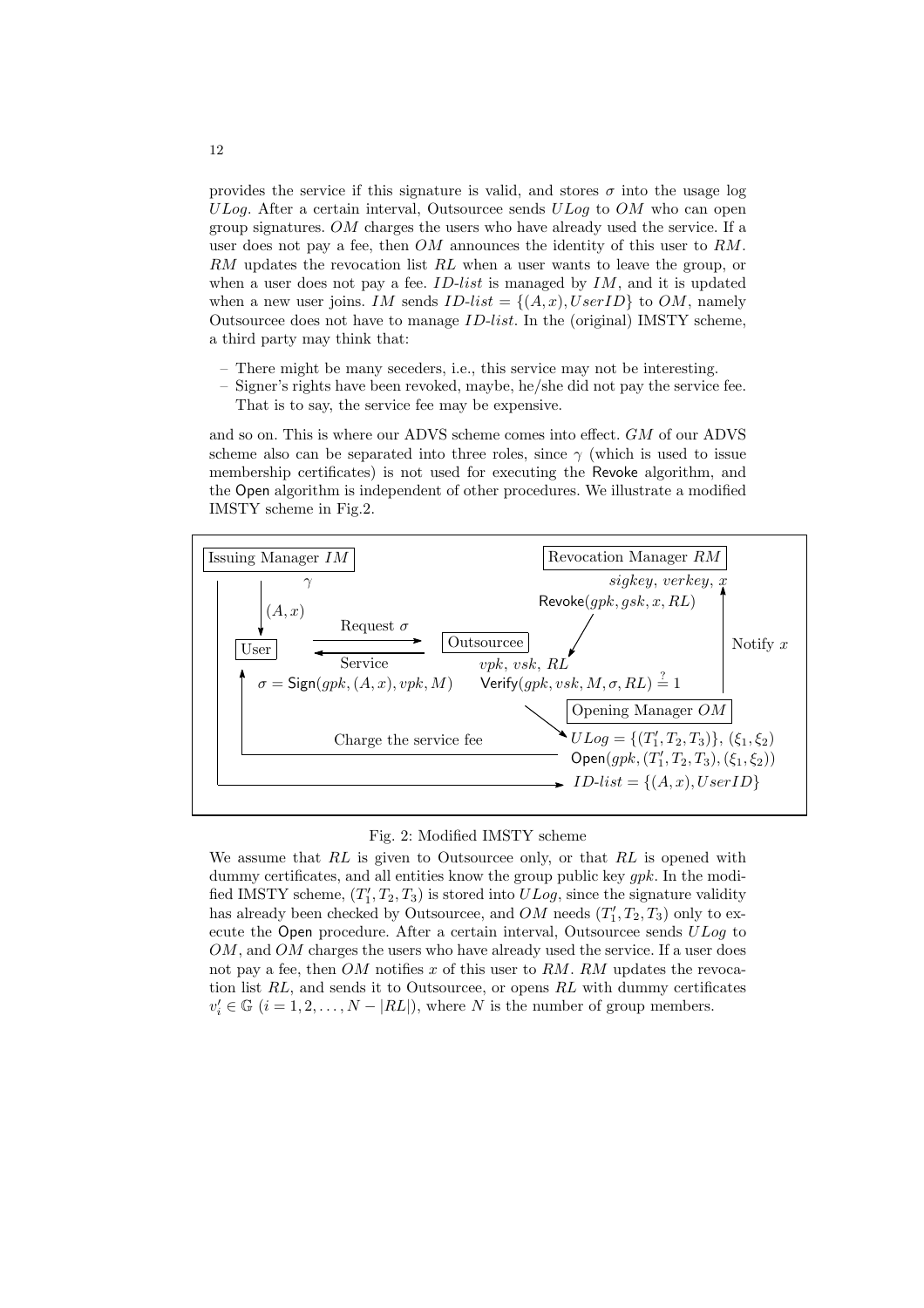## **7 Conclusion**

In this paper, we propose an ADVS scheme with revocation. Our ADVS scheme satisfies not only designated verification and Signer anonymity, but also designated revocation check. To the best of our knowledge, our scheme is the first provably secure scheme with designated revocation check. Our scheme can be applied to the *protecting company's reputation* scenario. Neither strong DVS nor revocable group signature schemes can be used in this situation. Our ADVS scheme can be directly and easily applied to the BCPZ scheme and the IMSTY scheme. From this fact, our ADVS scheme can be directly and easily applied to many cryptographic schemes based on (revocable) group signatures, when designated property is required.

## **Acknowledgements**

The authors would like to thank anonymous reviewers of ProvSec 2010 for their invaluable comments. The first author Keita Emura is supported by the Center for Highly Dependable Embedded Systems Technology as a Postdoc researcher.

#### **References**

- 1. Mihir Bellare, Daniele Micciancio, and Bogdan Warinschi. Foundations of group signatures: Formal definitions, simplified requirements, and a construction based on general assumptions. In *EUROCRYPT*, pages 614–629, 2003.
- 2. Dan Boneh and Xavier Boyen. Short signatures without random oracles and the SDH assumption in bilinear groups. *J. Cryptology*, 21(2):149–177, 2008.
- 3. Dan Boneh, Xavier Boyen, and Hovav Shacham. Short group signatures. In *CRYPTO*, pages 41–55, 2004.
- 4. Dan Boneh and Hovav Shacham. Group signatures with verifier-local revocation. In *ACM Conference on Computer and Communications Security*, pages 168–177, 2004.
- 5. Julien Bringer, Hervé Chabanne, David Pointcheval, and Sébastien Zimmer. An application of the Boneh and Shacham group signature scheme to biometric authentication. In *IWSEC*, pages 219–230, 2008.
- 6. David Chaum and Eugène van Heyst. Group signatures. In *EUROCRYPT*, pages 257–265, 1991.
- 7. Sherman S. M. Chow and Duncan S. Wong. Anonymous identification and designated-verifiers signatures from insecure batch verification. In *EuroPKI*, pages 203–219, 2007.
- 8. Ronald Cramer, Ivan Damgård, and Berry Schoenmakers. Proofs of partial knowledge and simplified design of witness hiding protocols. In *CRYPTO*, pages 174–187, 1994.
- 9. Keita Emura, Atsuko Miyaji, and Kazumasa Omote. A certificate revocable anonymous authentication scheme with designated verifier. In *ARES*, pages 769–773, 2009.
- 10. Xinyi Huang, Willy Susilo, Yi Mu, and Futai Zhang. Short (identity-based) strong designated verifier signature schemes. In *ISPEC*, pages 214–225, 2006.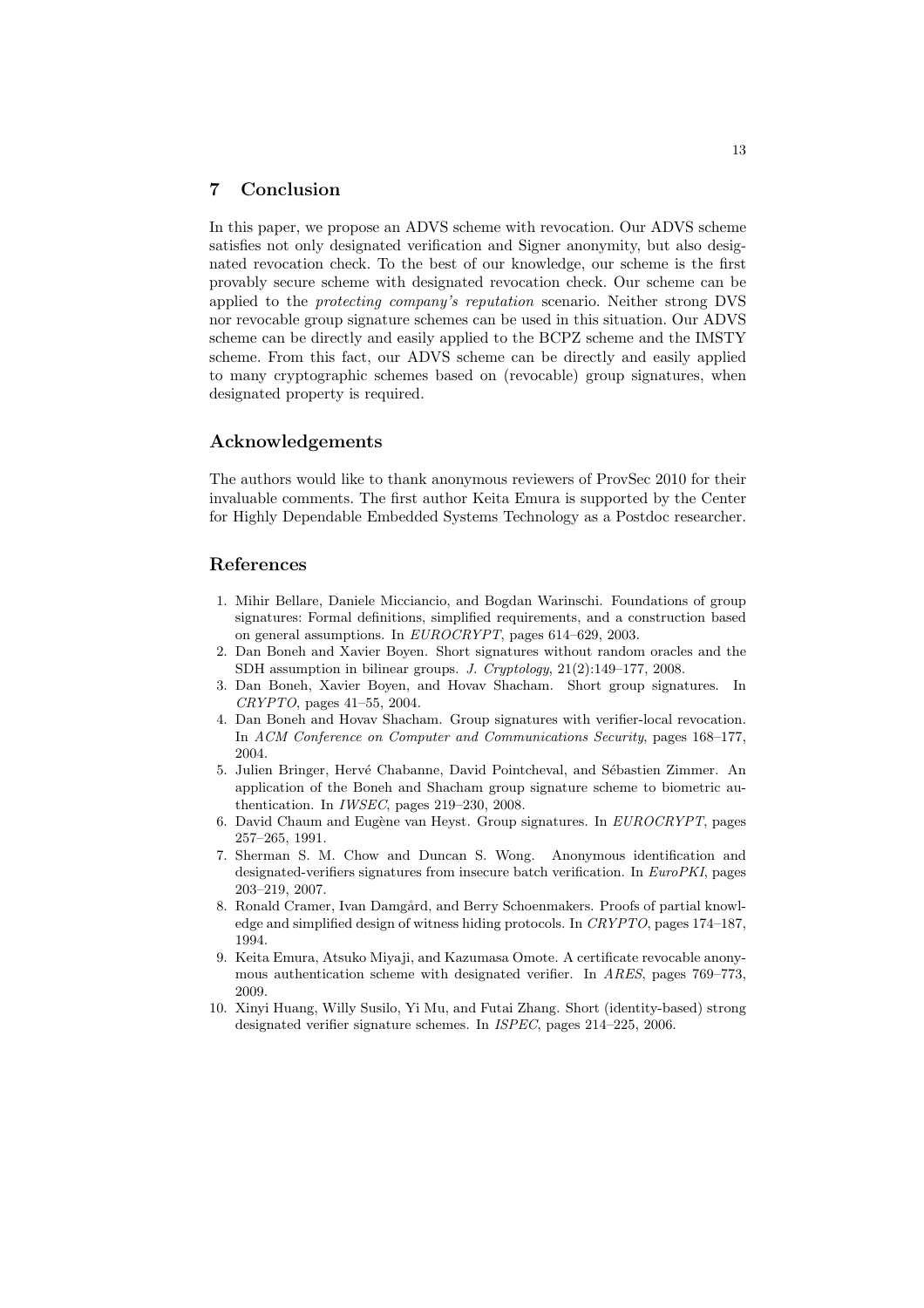- 11. Toshiyuki Isshiki, Kengo Mori, Kazue Sako, Isamu Teranishi, and Shoko Yonezawa. Using group signatures for identity management and its implementation. In *Digital Identity Management*, pages 73–78, 2006.
- 12. Markus Jakobsson, Kazue Sako, and Russell Impagliazzo. Designated verifier proofs and their applications. In *EUROCRYPT*, pages 143–154. Springer-Verlag, 1996. LNCS 1070.
- 13. Fabien Laguillaumie and Damien Vergnaud. Designated verifier signatures: Anonymity and efficient construction from any bilinear map. In *SCN*, pages 105– 119, 2004.
- 14. Fabien Laguillaumie and Damien Vergnaud. Multi-designated verifiers signatures: anonymity without encryption. *Inf. Process. Lett.*, 102(2-3):127–132, 2007.
- 15. Benoit Libert and Damien Vergnaud. Group signatures with verifier-local revocation and backward unlinkability in the standard model. In *CANS*, pages 498–517, 2009.
- 16. Chunbo Ma and Jianhua Li. Adaptable designated group signature. In *ICIC (1)*, pages 1053–1061, 2006.
- 17. Toru Nakanishi, Hiroki Fujii, Yuta Hira, and Nobuo Funabiki. Revocable group signature schemes with constant costs for signing and verifying. In *Public Key Cryptography*, pages 463–480, 2009.
- 18. Toru Nakanishi and Nobuo Funabiki. A short verifier-local revocation group signature scheme with backward unlinkability. *IEICE Transactions*, 90-A(9):1793–1802, 2007.
- 19. David Pointcheval and Jacques Stern. Security arguments for digital signatures and blind signatures. *J. Cryptology*, 13(3):361–396, 2000.
- 20. Siamak Fayyaz Shahandashti and Reihaneh Safavi-Naini. Construction of universal designated-verifier signatures and identity-based signatures from standard signatures. In *Public Key Cryptography*, pages 121–140, 2008.
- 21. Ron Steinfeld, Huaxiong Wang, and Josef Pieprzyk. Efficient extension of standard schnorr/RSA signatures into universal designated-verifier signatures. In *Public Key Cryptography*, pages 86–100, 2004.
- 22. Yaling Zhang, Jing Zhang, and Yikun Zhang. Multi-signers strong designated verifier signature scheme. In *SNPD*, pages 324–328, 2008.

## **Appendix**

#### **A.1 BBS Short Group Signature**

In this appendix, we introduce the BBS short group signature [3]. Let  $(\mathbb{G}, \mathbb{G}_T)$ be a bilinear group with pairing  $e : \mathbb{G} \times \mathbb{G} \to \mathbb{G}_T$ , and  $\mathcal{P} = \{U_1, \ldots, U_n\}$  be a set of participants.

**Protocol 3.** *BBS Short Group Signature [3]*

 $\mathsf{KeyGen}(1^{\kappa})$ : *Choose*  $g, h \in \mathbb{G}$  and  $\gamma, \xi_1, \xi_2 \in \mathbb{Z}_p$ , and set  $u = h^{\xi_1}, v = h^{\xi_2},$  and  $\omega = g^{\gamma}$ . For a user  $U_i \in \mathcal{P}$ , choose  $x_i \in_R \mathbb{Z}_p$ , and compute  $A_i = g^{\frac{1}{x_i + \gamma}}$ . *Output the group public key*  $gpk = (e, (\mathbb{G}, \mathbb{G}_T), g, \omega, H)$ *, the group secret key*  $gsk = \gamma$ , and user secret keys  $\{ssk_i = (x_i, A_i)\}_{U_i \in \mathcal{P}}$ , where *H* is a *cryptographic hash function from*  $\{0,1\}^*$  to  $\mathbb{Z}_p$ *.* 

14